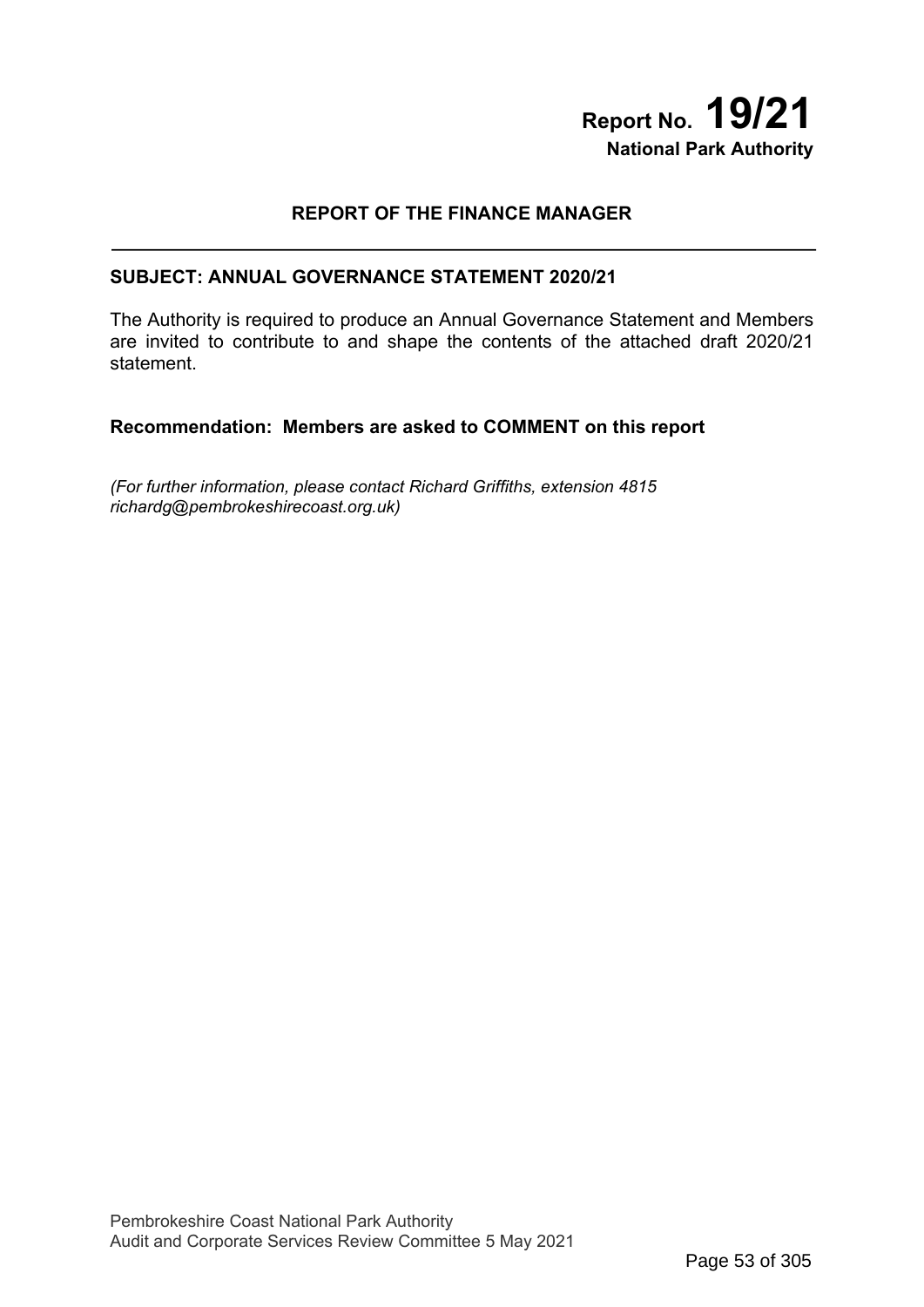# **2020/21 ANNUAL GOVERNANCE STATEMENT**

# **I. Introduction**

The Pembrokeshire Coast National Park Authority ("the Authority") is responsible for ensuring that its business is conducted in accordance with the law and proper standards, that public money is safeguarded and properly accounted for and used economically, efficiently, and effectively. It is a Welsh improvement authority under section 1 of the Local Government (Wales) Measure 2009 and as such has a general duty under section 2 to make arrangements to secure continuous improvement in the way in which its functions are exercised. The Authority is also a public body as defined under the Wellbeing of Future Generations Act legislative requirement since 1<sup>st</sup> April 2016.

The Authority has an approved Code of Corporate Governance, which is consistent with the principles of the Chartered Institute of Public Finance and Accounting (CIPFA)/Society of Local Authority Chief Executives and Senior Managers (UK) (SOLACE) Framework 'Delivering Good Governance in Local Government: Guidance for Welsh Authorities 2016. This guidance recommends that the review of effectiveness of the system of internal control that local authorities are required to undertake in accordance with the Accounting and Audit Regulations should be reported in an Annual Governance Statement. In Wales the inclusion of the Annual Governance Statement in the Statement of Accounts is voluntary. CIPFA also published an "Application Note to Delivering Good Governance in Local Government: A Framework". This note has been developed to advise on the application of the "Statement of the Role of the Chief Financial Officer on Local Government" under the CIPFA/SOLACE Framework "Delivering Good Governance in Local Government". The Authority reviews and adopts any additional guidance as issued and has decided to adopt the CIPFA framework and Annual Governance Statement approach for 2016/17.

# **II. The purpose of the Governance framework**

The governance framework comprises the committees, systems and processes, cultures and values, by which the Authority is directed and controlled and its activities through which it accounts to, engages with and leads the community. It enables the Authority to monitor the achievement of its strategic objectives and to consider whether those objectives have led to the delivery of appropriate, cost-effective services.

The system of internal control is a significant part of that framework and is designed to manage risk to a reasonable level. It cannot eliminate all risk of failure to achieve policies, aims and objectives and can therefore only provide reasonable and not absolute assurance of effectiveness. The system of internal control is based on an ongoing process designed to identify and prioritise the risks associated with the achievement of the Authority's policies, aims and objectives, to evaluate the likelihood of those risks being realised and the impact should they be realised, and to manage them efficiently, effectively and economically.

# **III. The Governance framework**

There is clear definition of the roles of Members and officers and a clear committee and decision making structure. This is based on: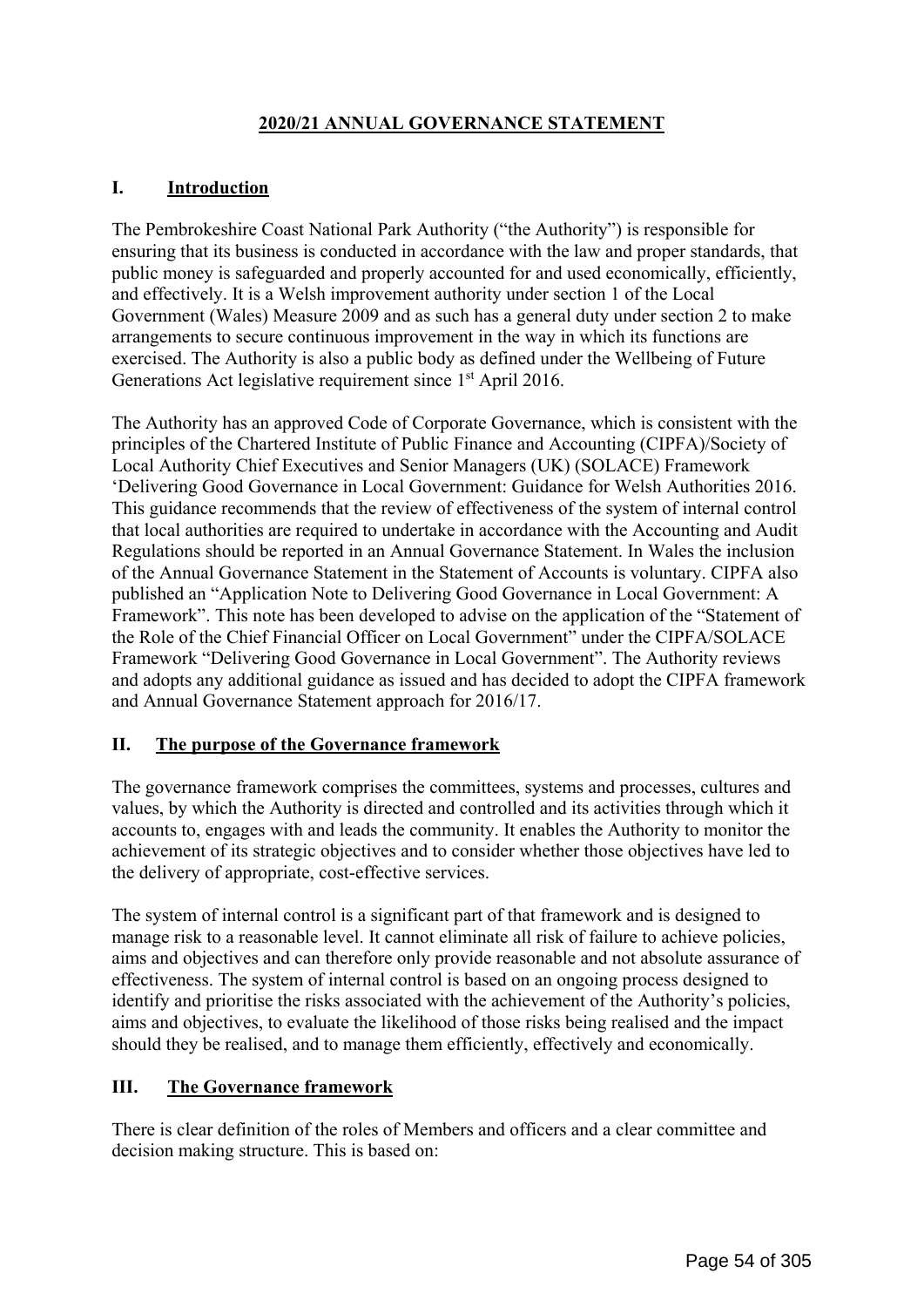# The Authority

The Authority comprises 18 Members and will meet at least 6 times a year and its main functions are:

- To approve the development of the Authority's strategic corporate planning framework through the National Park Management Plan (every five years), the Local Development Plan (formal review required every 4 years), and the Corporate and Resources Plan (annually).
- To determine all policy matters in support of its strategic planning objectives. The Authority may receive advice from its committees and may also set up task and finish advisory groups to investigate and advise on specific matters.
- To determine all Service Standards and the Authority's Statutory Duties.
- To agree policies relating to the management of the Authority's resources i.e. finance, staffing and assets; and to approve the budget, levy, charges, and the Annual Accounts.
- To ensure that the Authority complies with all legislation affecting its services.
- To determine membership of other committees, task & finish groups, working groups and advisory groups, within the Authority, and their terms of reference, and the Authority's representation on external bodies and organisations.
- To determine the delegation of the Authority's responsibilities to other committees of the Authority and when appropriate to the Chief Executive.

## Audit and Corporate Services Review Committee

The Committee will comprise 9 Members of the Authority to be selected and/or confirmed at the Annual General Meeting each year. The Committee meets quarterly, and its role is to exercise the powers and duties of the Authority in relation to the following functions:

- 1. Regulatory Framework
	- To monitor the Authority's performance against the National Park Management Plan
	- To oversee the production of the Annual Governance Statement and to monitor the Authority's performance against the associated Action Plan
	- To monitor the Authority's performance against the annual Strategic Grant Letter
	- To monitor performance against the Welsh Government's Standards relating to the Welsh language
	- To monitor performance against the Authority's adopted Service Standards
- 2. Audit Activity
	- To consider reports from the Wales Audit Office (e.g. the Annual Improvement Report, Annual Audit Letter) and to monitor the Authority's performance thereon
	- To consider reports from Internal Audit on the Authority's financial systems and controls
- 3. Finance
	- To consider quarterly reports on the Authority's financial performance and budgetary matters
	- To monitor the Authority's performance in relation to its Annual Statement of Accounts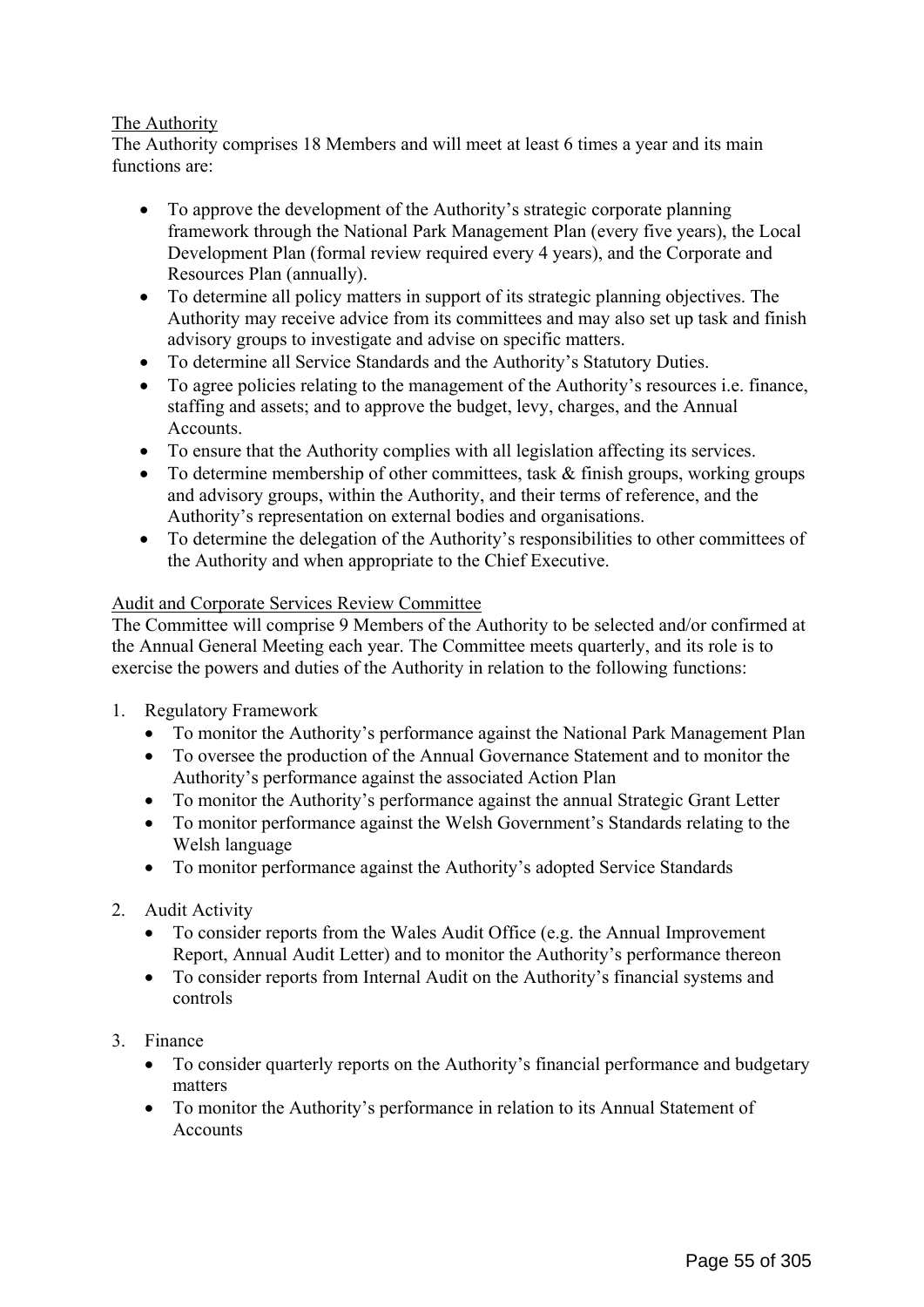4. Human Resources

To monitor the Authority's performance:

- against its adopted HR policies
- in relation to Health and Safety
- 5. Information Technology
	- To monitor the Authority's performance in relation to its Information Technology Strategy
- 6. Performance Management
	- To consider quarterly reports on the performance reporting management system and to monitor the Authority's performance thereon
	- To review the Authority's Risk Register in terms of Audit and Corporate functions and make any recommendations to the National Park Authority to change levels of risk
	- To consider reports of the meetings of the Continuous Improvement Group
- 7. Communications
	- To monitor the Authority's performance in relation to Communications and Marketing
- 8. Other issues
	- To review any issue referred to it by the National Park Authority, any of its Committees or the Chief Executive Officer
	- To determine an Authority response on any proposals that affect the National Park or the Authority, its powers, duties, functions and responsibilities, particularly but not exclusively, from central, regional or local government, neighbouring authorities, partnerships and other external bodies where the proposals are relevant to the functions of the Committee and where the Chief Executive considers that such response should be determined by the Committee

## Development Management Committee

The Development Management Committee is made up of the Authority's 18 members, and is responsible for carrying out the Authority's statutory planning functions in relation to the determination of applications, appeals and enforcement matters, and allied issues relating to development and the regulation of uses and activities.

The terms of reference of the Development Management Committee are:

- (a) Except where those powers and duties have been delegated by the Authority to one of its officers and subject to its decisions being in conformity with the Authority's approved statements and plans the Committee shall exercise, with power to act, all the powers and duties of the Authority relating to the consideration of planning, listed building and conservation area applications, notification schemes, tree preservation orders, the control of development and the enforcement of such control, and other consultation schemes where appropriate.
- (b) Where Members resolve to take a decision, contrary to an officer's recommendation, which the Chief Executive, the Director of Planning or the Development Management Team Leader identifies as constituting a significant departure from an approved plan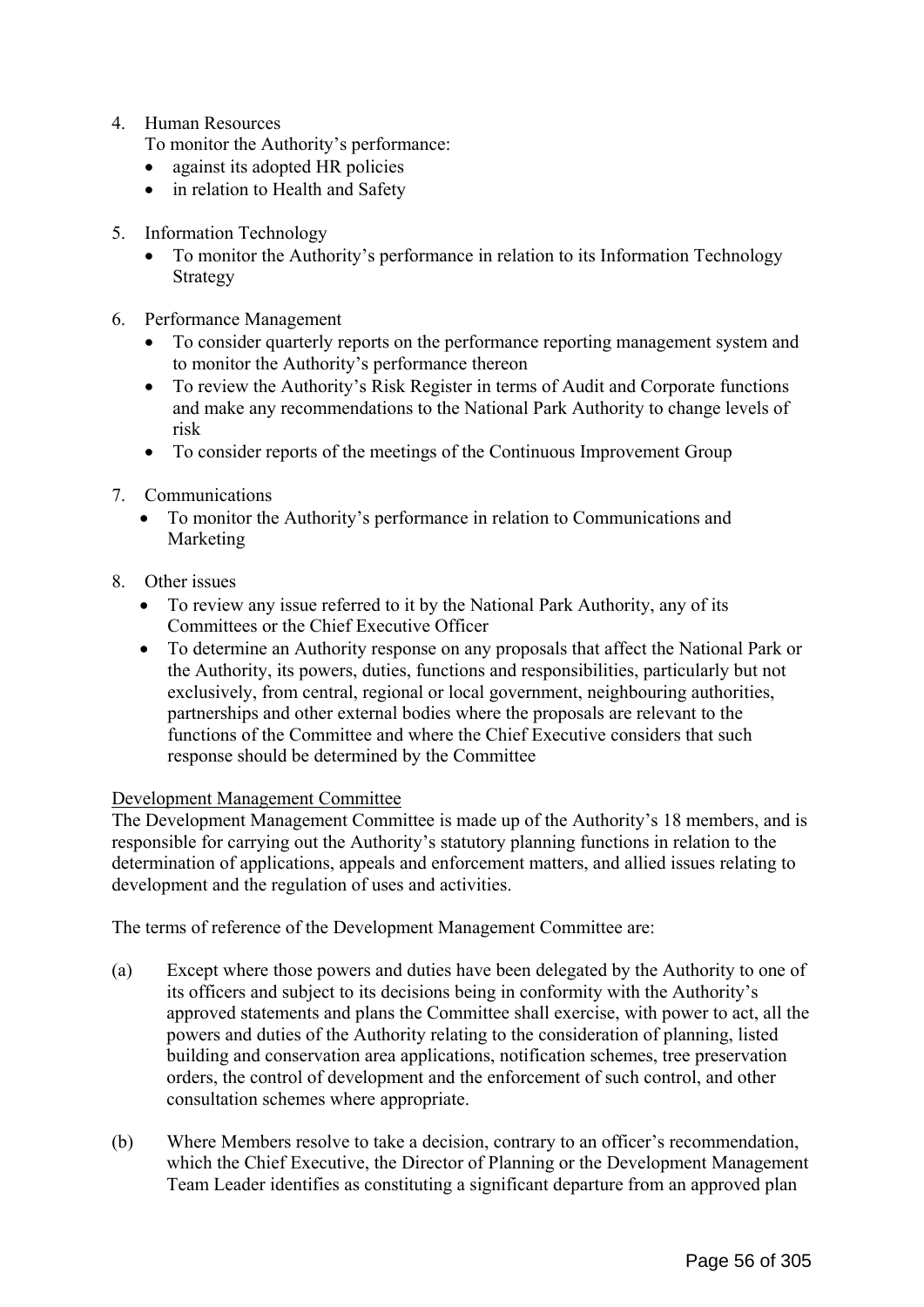or policy of the Authority, or as otherwise having significant implications for the Authority, the decision shall be deferred until the next meeting of the Committee.

 If, ultimately, the Committee's decision is contrary to the officer recommendation, there shall be taken a full minuted record of Members' reasons for rejecting the officer recommendation, together with a recorded vote.

- (c) To receive reports from time to time from the Chief Executive (National Park Officer) and other officers on the exercise of any functions relating to the control of development which may have been delegated to them.
- (d) To deal with all matters relating to the designation and administration of Conservation Areas.

## Operational Review Committee

The Committee comprises 9 Members of the Authority, to be selected and/or confirmed at the Annual General Meeting each year. The Committee meets on a quarterly basis and considers reports to the Authority on its performance. The role of the Committee is:

- 1. To monitor performance and make recommendations to the National Park Authority in relation to the functions of:
	- Development Management
	- Park Direction
	- Countryside, Community and Visitor Services
- 2. To review the Authority's Risk Register in relation to the above-mentioned functions and make any recommendations to the National Park Authority to change levels of risk.
- 3. To review the Authority's financial performance in relation to the functions of the services referred to in 1 above.
- 4. To review any issue referred to it by the National Park Authority, any of its Committees or the Chief Executive.
- 5. To determine an Authority response on any proposals that affect the National Park or the Authority, its powers, duties, functions and responsibilities, particularly but not exclusively, from central, regional or local government, neighbouring authorities, partnerships and other external bodies where the proposals are relevant to the functions of the Committee and where the Chief Executive considers that such response should be determined by the Committee.

## MEMBER SUPPORT AND DEVELOPMENT COMMITTEE

The Committee Composition comprises 9 Members, comprising 6 County Council and 3 Welsh Government Members and may, from time to time and without setting a precedent, invite other Members to attend a meeting in relation to a particular area of expertise.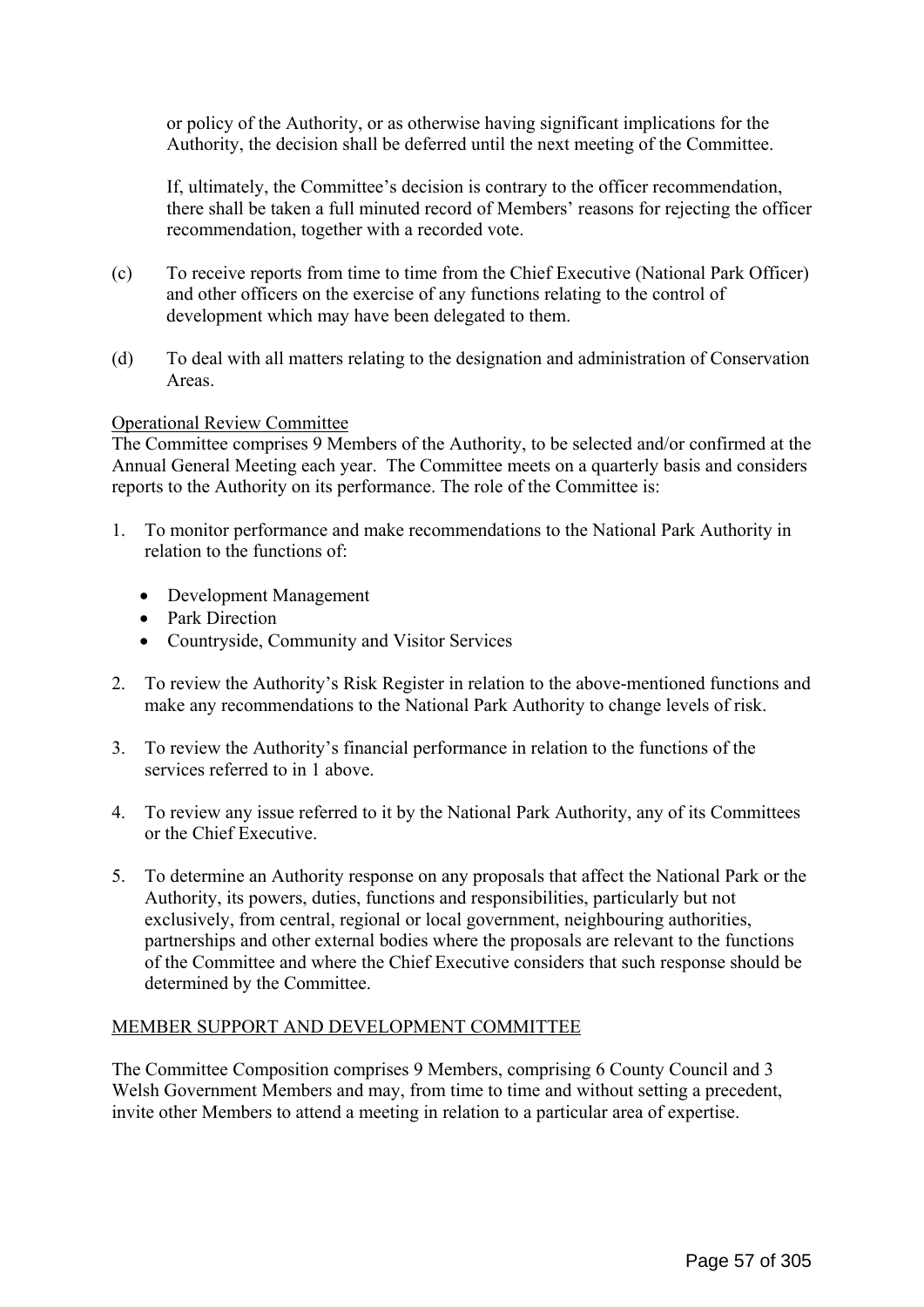## Quorum

3 Members, to include at least one County Council and one Welsh Government Member.

## Remit

- 1. To oversee the delivery of support to, and development of, Members of the Authority.
- 2. To oversee the delivery of the Member Development Strategy, including Member induction and the Training Plan.
- 3. To develop an application for the Wales Charter for Member Support and Development and to recommend it to the Authority prior to submission to the Welsh Local Government Association.
- 4. To review the support available to Members and to make recommendations to the Authority as necessary.
- 5. To consider any other matter referred to the Committee by the National Park Authority.

## Continuous Improvement Group

The Continuous Improvement Group consists of four Members of the Authority plus the Chief Executive. The membership includes the Chairman and Deputy Chairman of the Authority along with the Chairs of the two Review Committees. The Group has authority to invite attendance of other Members or officers if the work programme indicates that their attendance or experience would add value to its work.

## Internal Audit

The review of the effectiveness of the system of internal control and governance arrangements is informed by the work of the Internal Auditors and their reporting to the Authority. This work is undertaken by Gateway Assure. The terms of reference for internal audit require that work is conducted in accordance with standards as set out in the CIPFA Code of Practice for Internal Audit in Local Government. During the year Gateway Assure ceased operations and passed their open contracts on to TIAA. TIAA will provide an audit opinion which will be reported to the Authority.

# External Audit

Audit Wales act as the Authority's external audit and make comments following their financial accounts and performance work and in the annual audit letter. They also express an opinion on the adequacy of internal audit work.

## Section 151 Officer

Within the Authority the Finance Manager also acts as the Section 151 Officer. The Authority complies with the CIPFA "Statement on the Role of the Chief Financial Officer in Local Government". The Finance Manager is also a member of the Authority's Leadership Team.

## Sustainable Development Fund Committee

The Authority has a Sustainable Development Fund Committee that consists of Authority Members and independent advisors who provide advice on the awarding of SDF grants.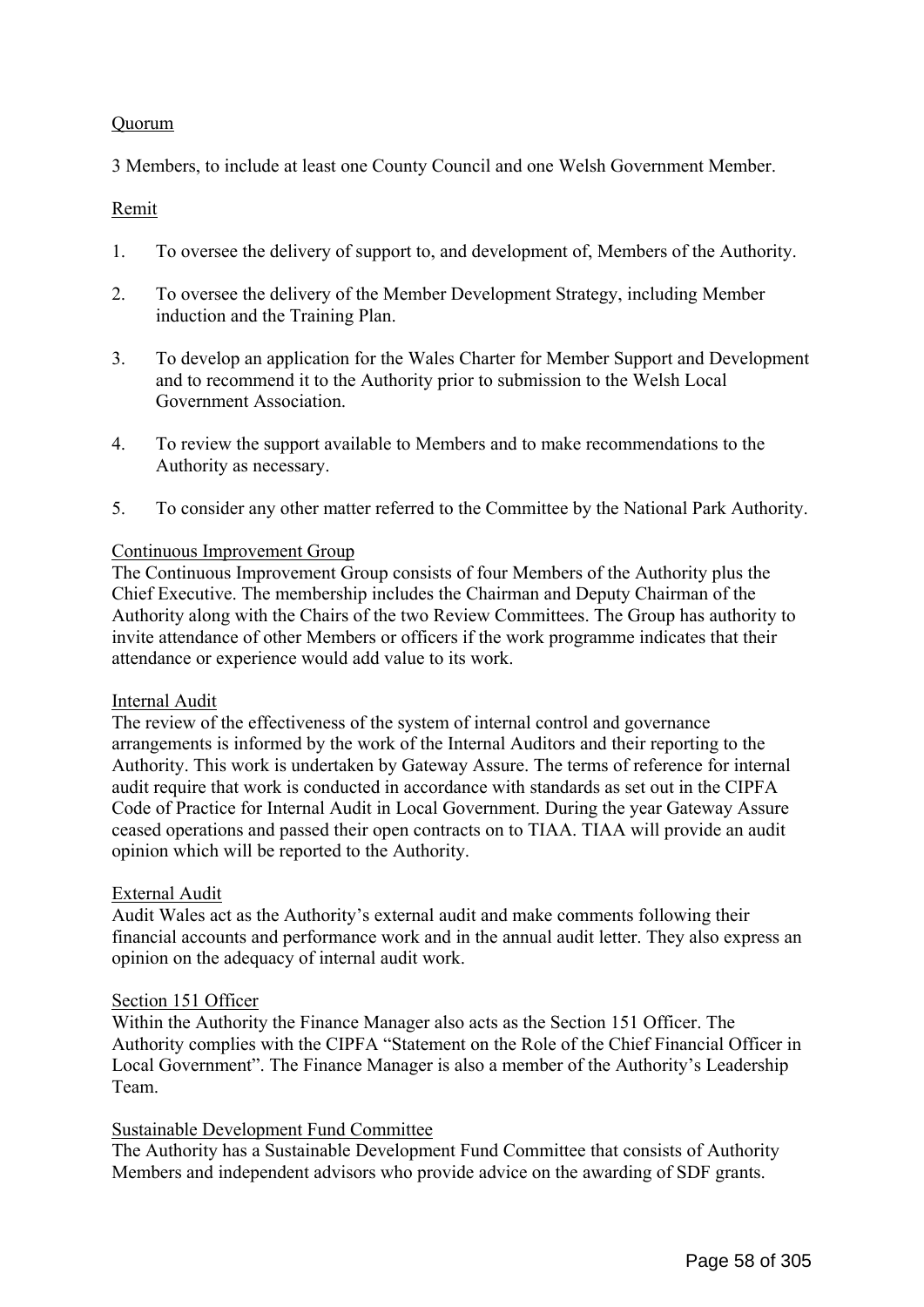# The Executive

An Executive structure for decision making for officers is based on a Senior Management Team and a Leadership Team.

## Principles of Governance

The review of the effectiveness of the Authority systems of governance is undertaken in accordance with the following 6 CIPFA principles:

- Focusing on the Authority's purpose, on outcomes for the community including citizens and service users and creating and implementing a vision for the local area
- Members and officers working together to achieve a common purpose, with clearly defined functions and roles
- Promoting values for the Authority and demonstrating the values of good governance through upholding high standards of conduct and behaviour
- Taking informed and transparent decisions which are subject to effective scrutiny and managing risk
- Developing the capacity and capability of Members and officers to be effective
- Engaging with local people and other stakeholders to ensure robust public accountability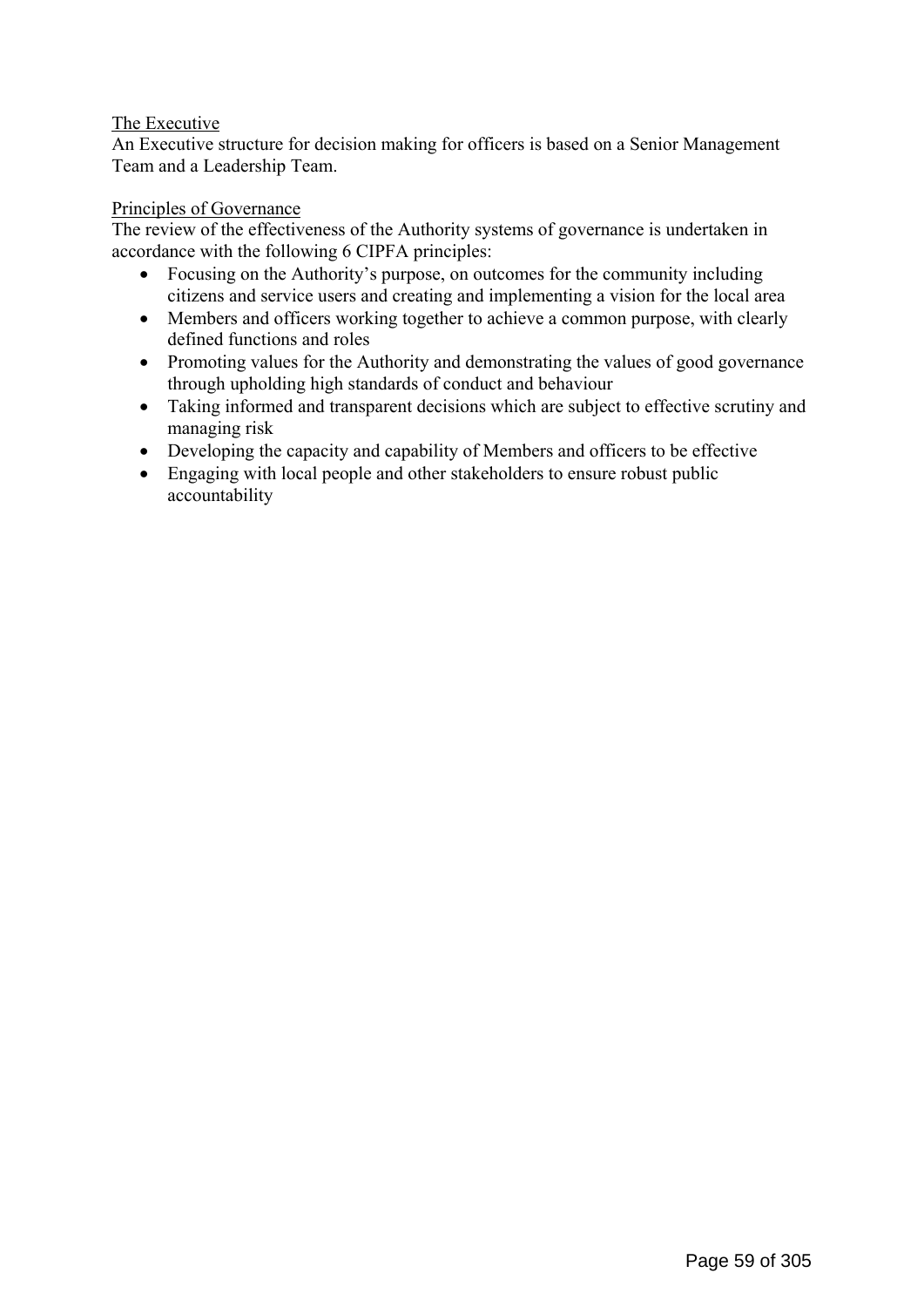# **IV. Actions Taken During The Year**

Previously identified Significant Governance Issues, the actions taken to tackle these issues and their evaluations are shown in the table below

| <b>Governance Issues</b><br><b>Identified</b> | <b>Action to be taken</b>                                    | <b>Evaluation</b>                                     |
|-----------------------------------------------|--------------------------------------------------------------|-------------------------------------------------------|
|                                               |                                                              |                                                       |
| <b>National Park Grant</b>                    | Continue to work with Welsh                                  |                                                       |
| Funding                                       | Government to respond to                                     |                                                       |
|                                               | funding position and developing                              |                                                       |
|                                               | a medium term financial plan                                 |                                                       |
| <b>Business Continuity</b>                    | The I.T. and Business Manager                                | While many of the                                     |
| Plan requires updating.                       | will rewrite the Business                                    | continuity arrangements<br>have been tested the       |
|                                               | <b>Continuity Plan</b>                                       | pandemic has resulted in a                            |
|                                               |                                                              | delay in the preparation of                           |
|                                               |                                                              | the plan. The rewrite will                            |
|                                               |                                                              | be completed in 2021/22                               |
| An internal report                            | The newly appointed H.R.                                     | The issues identified have                            |
| identified a number of                        | Manager will review all Health &                             | been addressed.                                       |
| minor Health & Safety                         | Safety and H.R. systems and                                  |                                                       |
| issues to be addressed                        | polices                                                      |                                                       |
| Responding to Impact of                       | In light on the decision to leave                            | The focus has now moved                               |
| <b>Brexit</b>                                 | the EU the Authority continues to                            | to the medium and long                                |
|                                               | participate and contribute to                                | term new legislative                                  |
|                                               | opportunities to influence UK                                | changes which will impact                             |
|                                               | and Welsh policy on land                                     | upon land management.                                 |
| Review of how we work                         | management.                                                  |                                                       |
| focused on current                            | Review carried out.<br>Recommendations provided.             | "Necessity is the mother of<br>invention": during the |
| digital systems and                           | Office 2016 implementation                                   | pandemic the Authority                                |
| identification of gaps to                     | across Authority complete.                                   | has adopted various                                   |
| improve efficiency and                        |                                                              | technology solutions in                               |
| collaboration across the                      |                                                              | redesigning many of its                               |
| Authority.                                    |                                                              | business processes.                                   |
| Improve communication                         | Review of current standards and                              | Guidance issued to staff on                           |
| of corporate policies and                     | policies in place. Communication                             | COVID 19 situation and                                |
| standards to staff.                           | activities with staff. Review of                             | impact on Authority work                              |
|                                               | induction.                                                   | and work place. Awaiting                              |
|                                               |                                                              | new share point system to                             |
|                                               |                                                              | be in place to look at how                            |
|                                               |                                                              | policies displayed on                                 |
|                                               |                                                              | system to staff.                                      |
| Replacement of Ffynnon<br>Performance         | Scoping of replacement option.<br>Procurement of new system. | Following review of<br>external options in terms      |
| Management System                             | Training of staff.                                           | of cost and capabilities, an                          |
|                                               |                                                              | internal replacement                                  |
|                                               |                                                              | performance reporting                                 |
|                                               |                                                              | management system was                                 |
|                                               |                                                              | developed. This system                                |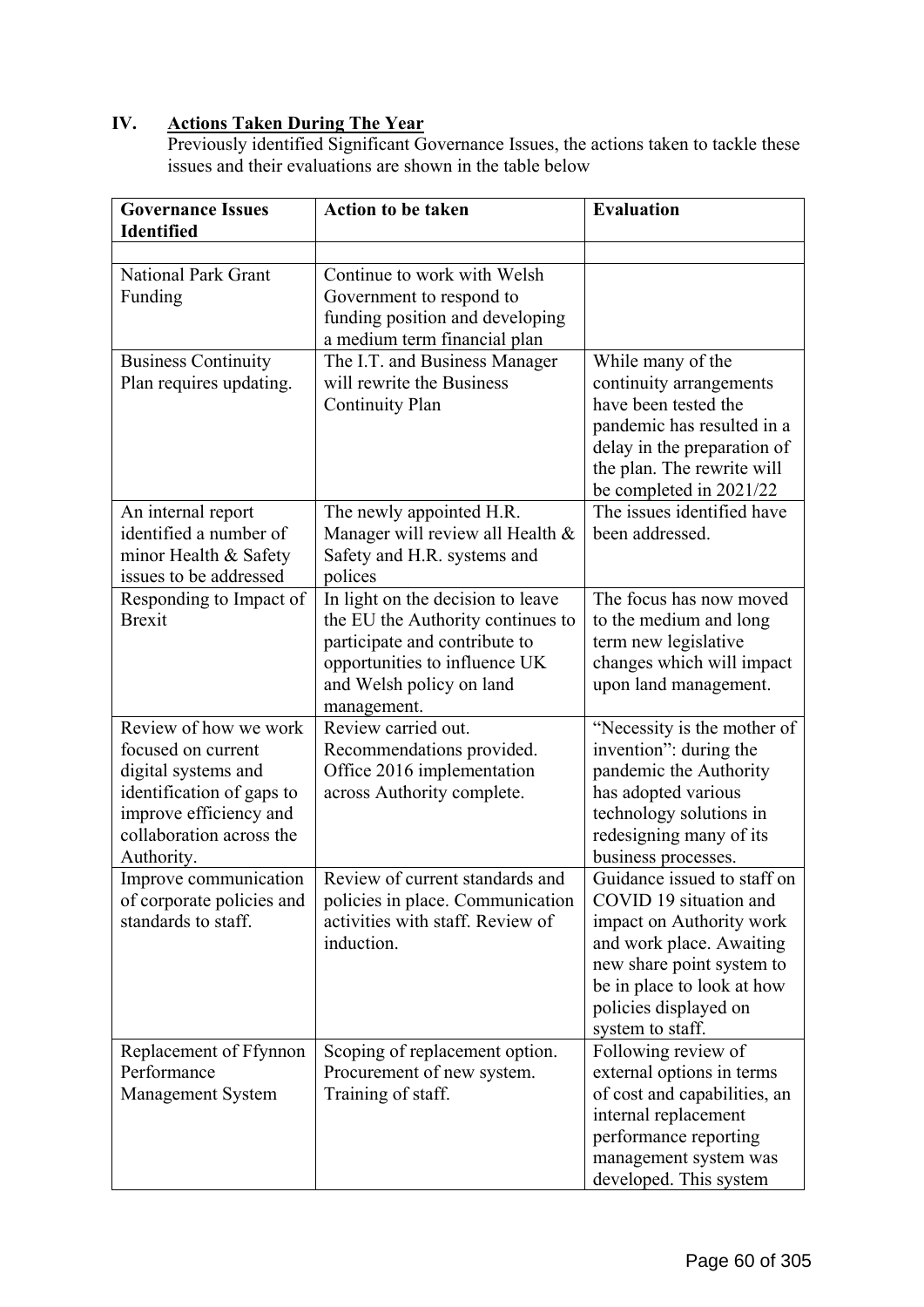|                                                                                                                                                  |                                                                                                                                                                                      | was deployed in January<br>2021.                                                                                                                                                                                             |
|--------------------------------------------------------------------------------------------------------------------------------------------------|--------------------------------------------------------------------------------------------------------------------------------------------------------------------------------------|------------------------------------------------------------------------------------------------------------------------------------------------------------------------------------------------------------------------------|
| Commence review of<br>Authority priorities and<br>well-being objectives                                                                          | Scoping of review. Review<br>initiated. Involvement of<br>Members                                                                                                                    | Review has commenced.                                                                                                                                                                                                        |
| Formation of Youth<br>Committee/ Forum                                                                                                           | Committee in place developed in<br>partnership with Young People                                                                                                                     | Committee in Place, with<br>Member representation.                                                                                                                                                                           |
| Data Protection -<br><b>Updated Privacy Notice</b><br>in place for new website                                                                   | Updated Privacy Notice in place                                                                                                                                                      | Overarching privacy<br>notice on website updated<br>on an ongoing notice.                                                                                                                                                    |
| Realignment of Carbon<br>Emission recording with<br><b>Welsh Government</b><br>Methodology and<br>environmental<br>monitoring system in<br>place | Calculation realigned.<br>Environmental monitoring<br>system in place.                                                                                                               | <b>New National Park</b><br>Management Plan (NPMP)<br>action plan on responding<br>to climate change<br>emergency approved in<br>June 2020. Welsh<br>Government carbon<br>calculator methodology<br>published in March 2021. |
| The Covid 19 crisis<br>presents significant<br>challenges for the<br>Authority.                                                                  | In the pursuit of delivering its<br>objectives the Authority will<br>work with Welsh Government,<br>other regulatory bodies and<br>partners to minimise the impact<br>of the crisis. | This wasn't included in the<br>last AGS and is<br>commented upon<br>elsewhere in the AGS                                                                                                                                     |

# **V. Review of Effectiveness**

The Authority is responsible for conducting an annual review of the effectiveness of its governance framework including the system of internal control. This review is informed by the work of the Authority's Members and its Committees, internal and external auditors, other review agencies (as appropriate) and senior managers who have responsibility for the development and maintenance of the internal control environment. The normal process of review has been impacted by the delay in the production of the Annual Improvement Report from the Wales Audit Office.

The review is based on the six principles of the CIPFA Code of Corporate Governance.

## **Principle 1**

**Focusing on the Authority's purpose, on outcomes for the community including citizens and service users and creating and implementing a vision for the local area.** 

The Authority has been focusing on developing work to ensure that it is 'fit for purpose' to meet the challenges of the future.

## Valued and Resilient: The Welsh Government's Priorities for Areas of Outstanding Natural Beauty and National Parks

The Authority, in partnership with other designated areas has undertaken work consistent with 'Valued and Resilient' priorities.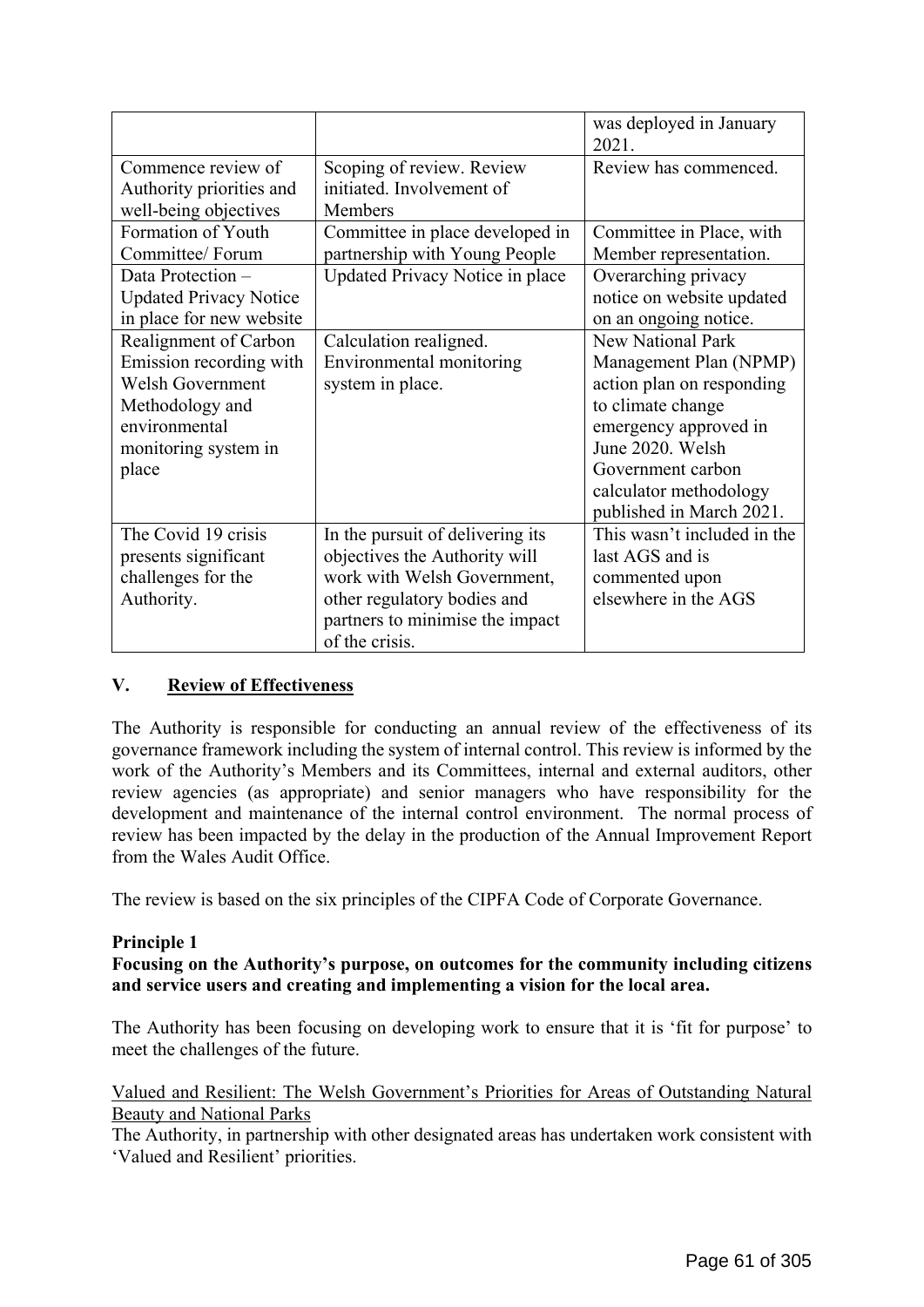## The Wellbeing of Future Generations Act

The Authority has worked with the Welsh Local Government Association (WLGA) as an Early Adopter and undertaken Member and officer training with Brecon Beacons and Snowdonia National Park Authorities (NPAs). The Corporate and Resources Plan has been prepared to deliver against the seven Well-being Goals set by Welsh Government. The plan shows budget distribution across the Well-being Goals and the Authority's Well-being Objectives.

## Demonstrating Strategic Leadership

The Authority approved a new National Park Management Plan (NPMP) 2020/24 in December 2019. Members had been involved with the development of the Plan through workshop sessions.

#### Corporate and Resources Plan

The three National Park Authorities in Wales have agreed to work to a common format of an annual Corporate and Resources Plan to meet the requirements of both The Well-being of Future Generations (Wales) Act 2015 and Local Government (Wales) Measure 2011. The Corporate and Resources Plan document sets out the Authority's Well-being objectives (which are also the Authority's Improvement objectives) and aligned work programme for the forthcoming year and acts as our Annual Improvement Plan Part 1. The Well-being of Future Generations Act also requires public bodies to act in accordance with the sustainable development principles and this document highlights how these principles are embedded in the work carried out to achieve our objectives.

#### Quality of Service

The Authority carries out surveys of the effectiveness of its service delivery through customer satisfactions surveys, performance against quality standards and by monitoring formal complaints which remain at a low level.

## Performance Reporting Management System

The Authority has in place a performance reporting management system to ensure that we develop and manage a robust system of performance information to highlight the impact of the work undertaken by the Authority. Performance review committee reports are prepared from information captured on the performance reporting management system. External support for the Authority's Ffynnon performance management system ended in 2020/21. As a result following a review of external options in terms of cost and capabilities, an internal replacement performance reporting management system was developed. This system was deployed in January 2021.

#### Community Engagement

The Authority has endorsed Participation Cymru's 10 National Principles for Public Engagement in Wales. An engagement action plan has been developed to help focus and drive action in this area with three priority areas and three longer term areas. An engagement action plan group is in place to monitor implementation of the action plan and has representation from across Authority departments

The three priority areas within the engagement action plan are

Engaging with people through National Park Management Plan implementation

• Development of mechanisms for young people to influence the work of the Authority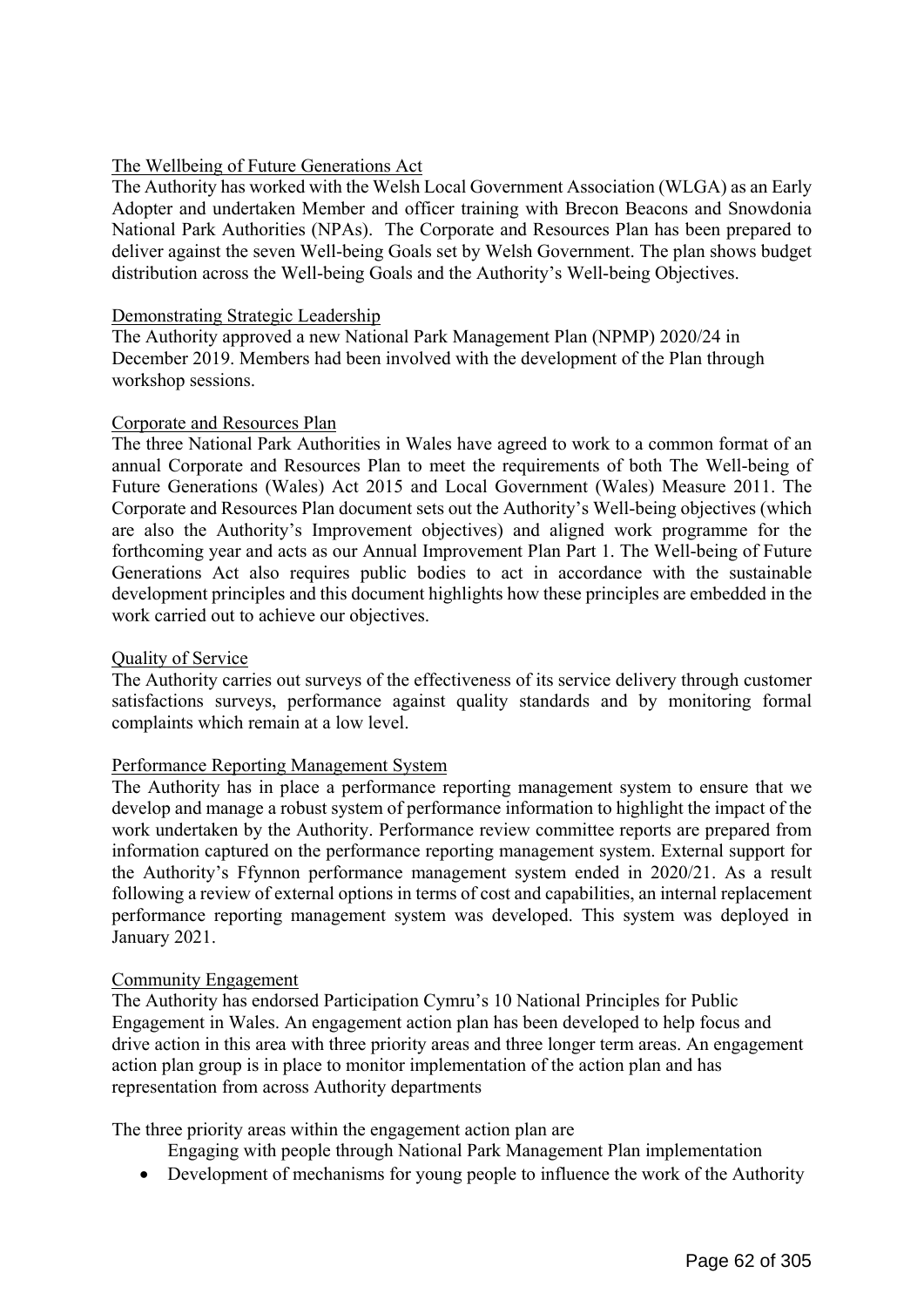• Engaging Volunteers and Service Users

During 2020/21 the group also completed the self assessment on involvement included in a previous Audit Wales report.

The Authority established a Volunteer Forum, providing an opportunity for volunteers to learn more about the Authority and influence its priorities, policies and volunteer offer. The forum draws on volunteer representatives from across the volunteer offer, including representatives from Pathways, Volunteer Wardens, Youth Rangers and Activity Leaders. The Volunteer Forum continued to meet virtually during 2020/21.

## Membership of Public Service Board

The Authority is an invited member of the Pembrokeshire Public Services Board (PSB). The PSB agreed the Pembrokeshire Well-being Plan, and the Authority's Corporate Plan reflects the Well-being Objectives in the Plan.

## Welsh Language Strategy

The Authority has in place a 5 year Welsh Language Strategy and has developed SMART measures that sit under it. Under the Welsh Language (Wales) Measure 2011, all local authorities in Wales must comply with a framework of Welsh Language Standards. Standard 145 requires the Authority to produce a 5-year strategy that sets out how we propose to promote the Welsh language more widely in the National Park. The strategy must also include a target (in terms of the percentage of speakers in the National Park) for increasing or maintaining the number of Welsh speakers in the National Park by the end of the 5 year period concerned, together with a statement setting out how we intend to reach that target.

## Socio Economic Duty

In preparation for the commencement of the Socio Economic Duty (under the Equality Act 2010) in March 2021, the Authority has been involved with Welsh Government engagement opportunities relating to the Duty. It has also reviewed its approach to Equality Impact Assessments, in order to take an integrated approach that includes Socio Economic Disadvantage considerations.

# **Principle 2**

# **Members and officers working together to achieve a common purpose, with clearly defined functions and roles.**

## National Park Grant and Levy

The NPG / Levy for 2020/21 remained unchanged from the 2019/20. As a result of the COVID 19 pandemic the Authority was in receipt of a number of Welsh Government grants which were used to offset the loss Authority generated income and additional Covid related operating costs.

## Member and officer Joint Training & Development

The Authority actively promotes joint training sessions between Members & officers.

## Consultations

Members have contributed their comments to responses to Welsh Government and other bodies' consultation papers including: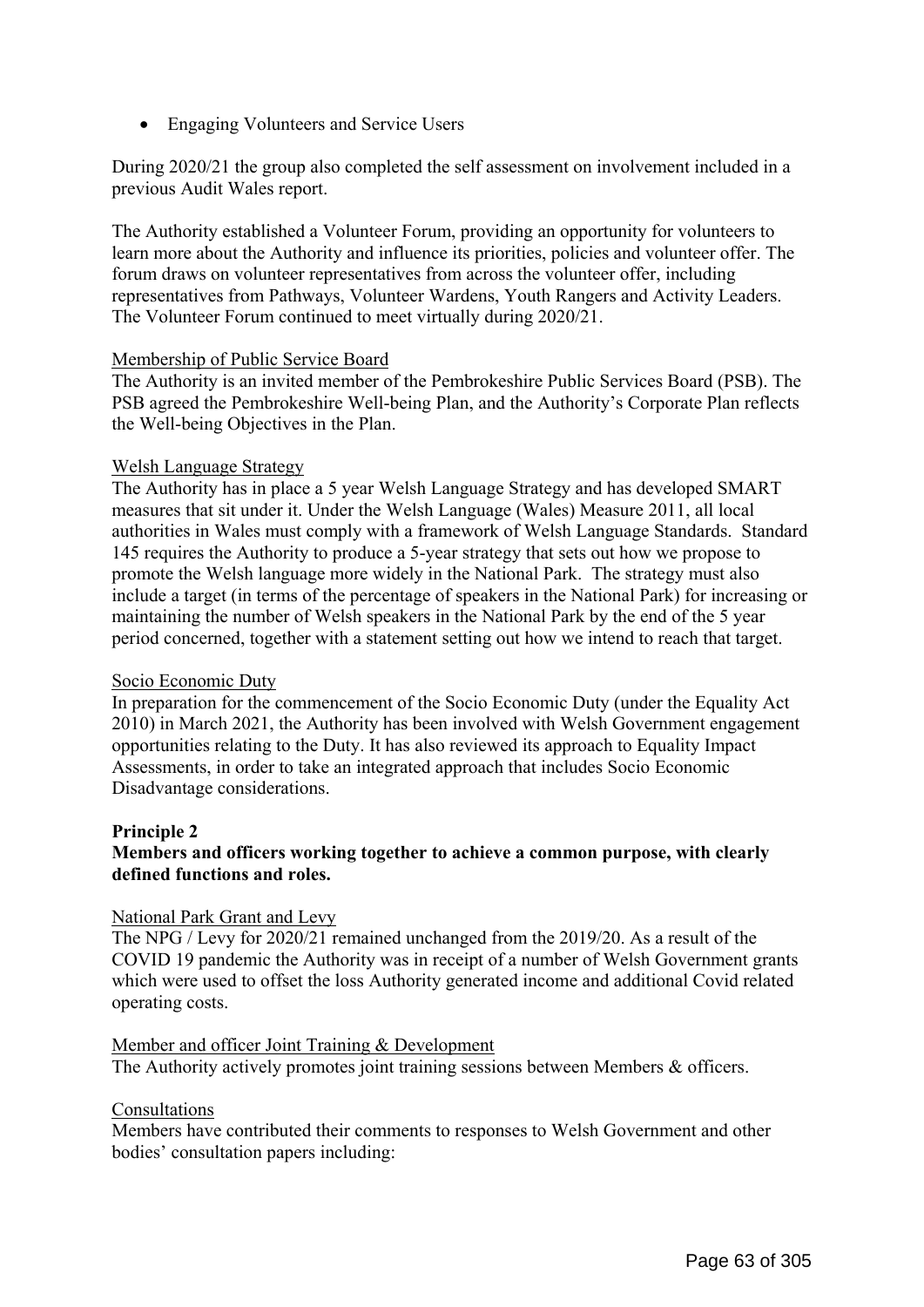- National Development Framework
- Sustainable Farming
- Independent Remuneration Panel For Wales

## Virtual Meetings and Web Casting

In response to COVID 19 and changes in legislation, the Authority held its Committee meetings virtually during 2020/21. Meetings were also web cast**.** 

## Employee Forum

The Authority has in place an Employee Forum. The purpose of the Forum is to provide a platform for Members and staff to maintain open and collaborative employee relations by discussing a range of employee matters and gaining an understanding from each other on issues facing the Authority.

# **Principle 3**

## **Promoting values for the Authority and demonstrating the values of good governance through upholding high standards of conduct and behaviour.**

A Code of Conduct for Members and a Code of Conduct for Officers is in place. Issues relating to breaking the Code of Conduct are dealt with by the following:

## The Standards Committee

It is the responsibility of the Authority's Standards Committee to promote high standards of conduct by Members and officers. It does this by advising on and promoting awareness and understanding of the code of conduct for Members and the code of conduct for officers, both of which have been adopted by the Authority. During the year the members of the Committee increased from three to four.

## Monitoring Officer

The statutory Monitoring Officer functions are set out in Section 5 of the Local Government and Housing Act 1989 (as amended) i.e., in short, to report to the Authority if the Monitoring Officer considers that any proposal, decision, or omission by the Authority may give rise to unlawfulness or maladministration.

## Public Services Ombudsman for Wales

The Public Services Ombudsman for Wales has jurisdiction over the Authority's functions by virtue of the Public Services Ombudsman (Wales) Act 2005. He has not made any investigation into the Authority either in relation to any alleged breaches of the Members' Code of Conduct adopted by the Authority on 25 June 2008, or in relation to a complaint made against the Authority.

## Staff Members

Issues relating to the conduct of staff are normally considered in accordance with the Authority's Disciplinary procedures. All Authority staff have annual performance appraisals. This process allows an opportunity for managers and staff to review past performance, highlight potential areas of concern and agree future objectives to ensure they are linked to service plan/corporate targets.

## Whistle Blowing Policy

In the Public Interest Disclosure Act 1998 the Government has given statutory protection to employees who 'blow the whistle' by speaking out against corruption and malpractice at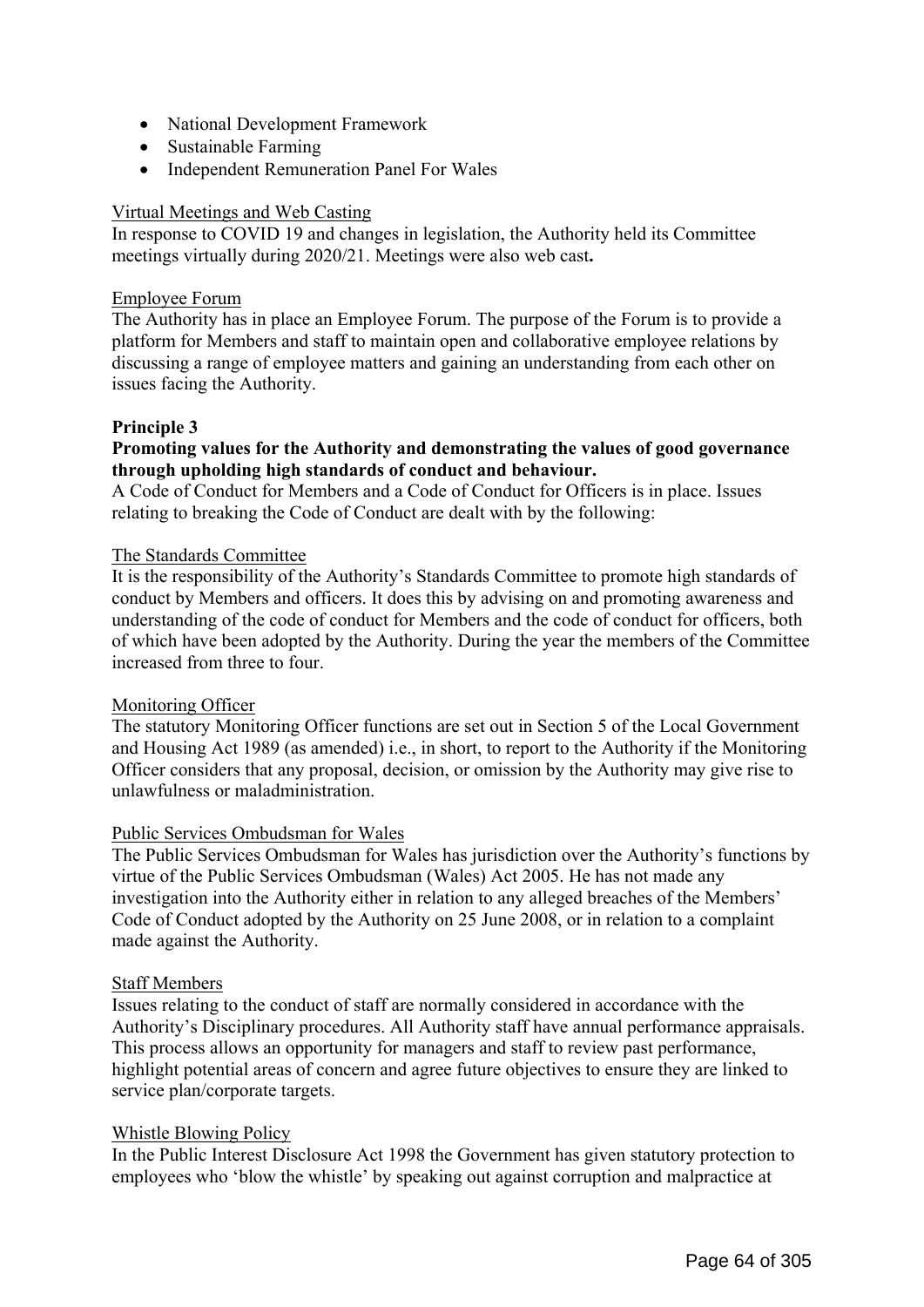work. It protects them against victimisation and dismissal. In its commitment to the highest standards of openness, probity and accountability, the policy states "The Authority encourages employees and others with serious concerns about the Authority's work to come forward and raise their concerns with the Authority".

## Safeguarding Policy

The Authority approved an updated safeguarding policy in December 2019. The policy had been revised to take account of changes to legislation (Social Services and Well-being (Wales) Act 2014) and in the way these changes have been interpreted and delivered at a local level in West Wales. The new policy includes additional guidance and provides updates regarding processes and procedures. The policy aims to ensure that sound working practices are in place that put safeguarding as a priority and which are effective in managing risk for these vulnerable groups, but which will also protect staff and volunteers against wrongful or malicious allegations.

## Anti-Fraud and Bribery Policy

The Authority has in place approved an Anti-Fraud and Bribery Policy. The policy covers all employees, volunteers and members of the Authority. It incorporates the changes to the bribery legislation that have been included in the Bribery Act 2010. The Bribery Act 2010 establishes criminal offences and individuals found guilty can face an unlimited fine and imprisonment up to ten years. Where an organisation itself is found guilty of the offence then the penalty is an unlimited fine.

## Financial Standards

During the year the Authority revised its Financial Standards and Contract Standing Orders, the purpose of which is to provide a financial and procurement framework within which the Authority can operate. These will assist the Authority in ensuring that:

- Legislation is complied with.
- The assets of the Authority are safeguarded.
- The funds available are spent wisely and efficiently.
- Appropriate income generation is undertaken.
- Best value is achieved

# Data Protection and GDPR compliance

Following the Authority's external DPO leaving their post, the Authority appointed an interim internal DPO in December 2020, while tendering process for a replacement external DPO was carried out. The external DPO's appointment was approved by Members in March 2021.

## **Principle 4**

# **Taking informed and transparent decisions which are subject to effective scrutiny and managing risk.**

The Authority has taken the following action to improve its processes and structures and also to tackle identified issues of risk.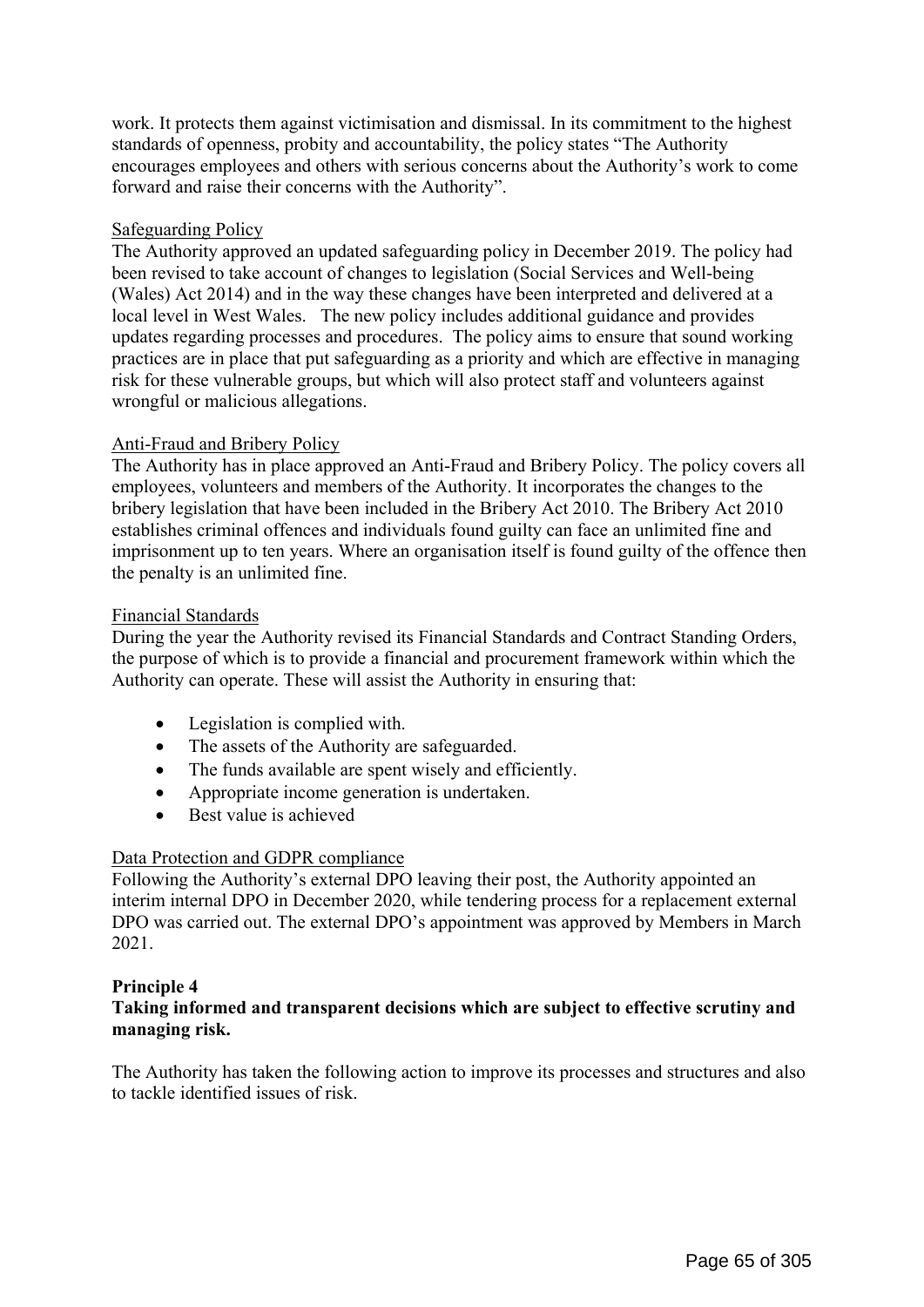## Risk Management

The Risk Register is presented to each meeting of both the Audit & Corporate Services and Operational Review Committees. It is regularly reviewed by the Leadership Team when current risks are reviewed and new risks evaluated.

## Performance Management

The Authority has in place a performance reporting management system. External support for the Authority's Ffynnon performance management system ended in 2020/21. As a result following a review of external options in terms of cost and capabilities, an internal replacement performance reporting management system was developed. This system was deployed in January 2021.

 Staff update the Performance reporting management system directly with information to update performance reporting on a regular basis.

## Upgrading systems infrastructure

During 2020 the Authority undertook work on the following IT systems:

- Authority wide upgrade to Microsoft Office 2016 delivered.
- Voice over IP capability for Headquarters at Llanion.
- An upgrade to the Exchequer platform (Finance system)
- Upgrading all Authority infrastructure hardware platforms and associated server applications in order to ensure currency, security, resiliency and support.
- IT Response to the Covid-19 pandemic enabled Authority staff to work remotely as effectively as possible whilst ensuring the security of Authority infrastructure and data.

## Internal Audit 2020/21

As part of the Authority's corporate governance programme a risk assessment was made on all its services and formed the basis of the work carried out during 2020/21 by the Authority's internal auditors Gateway Assure. The focus of the Audit was on the following areas:

- Staff Wellbeing and Absence Management
- Departmental Review- Education
- Governance- Strategic Planning
- Budgetary Control and General ledger
- Planning Applications and Fees
- Review of Cyber Security
- Income Generation

# Head of Internal Audit's Annual Opinion

*At the Authority's Audit and Corporate Services Review Committee held on the 12th May 2021 the following audit opinion was given for 2020/21:* 

# *"TIAA is satisfied that, for the areas reviewed during the year, Pembrokeshire Coast National Park Authority has reasonable and effective risk management, control and governance processes in place.*

This opinion is based solely on the matters that came to the attention of TIAA during the course of the internal audit reviews carried out during the year and is not an opinion on all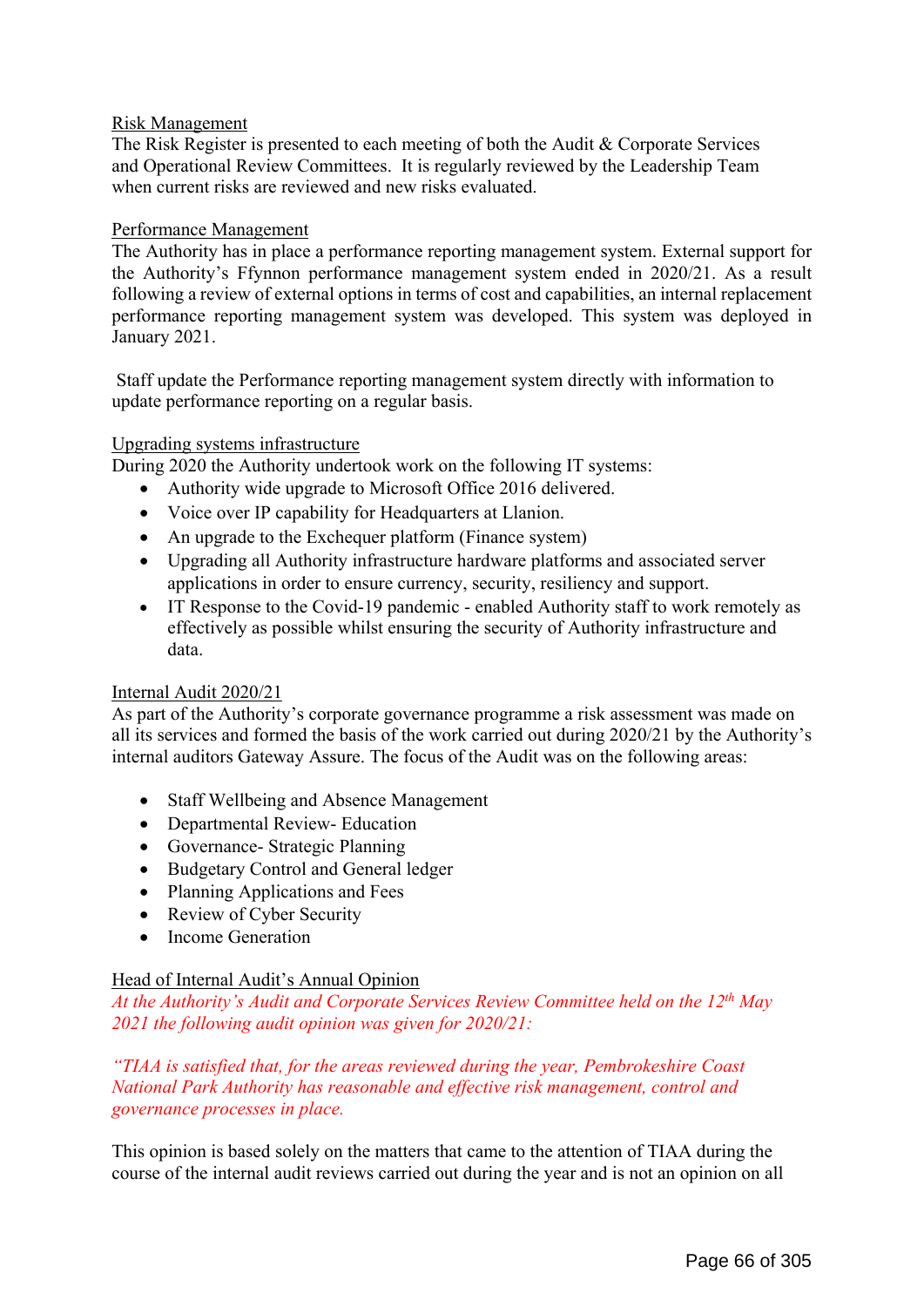elements of the risk management, control and governance processes or the ongoing financial viability or your ability to meet financial obligations which must be obtained by the Authority from its various sources of assurance"

#### **Committees**

Individual service team leaders update Members of their respective Review Committee with details of the work in progress within their respective teams. There is a clear documenting of decisions, meeting agenda and minute process. Members therefore make decisions based on timely and accurate information, although some decisions are deferred to allow Members more time for considered decisions.

## Audit Wales Reports

Audit Wales passes an opinion on its review of the Authority's performance and Statements of Accounts which is recorded in the AWO Improvement Assessment Letter and the ISA 260 report.

## Audit Wales National Park Authorities –

During 2020/21 the Audit Wales carried out field work which focused on:

"Is the National Park Authority effectively managing its resources to secure its long-term resilience?" They carried out an online survey and focus groups with Members and staff to inform this work. The headline conclusion from the report was "The Authority has proved to be an adaptable and resilient organisation in the face of immediate disruptive threats but further work is needed to ensure this continues over the longer term". The recommendations from the report are included in the Section VI – Significant Governance Issues

#### Annual Report on meeting the Well-being objectives

In 2020/21 the Authority published its Annual Report on meeting the Well-being Objectives (which also acted as our Annual Improvement Plan Part 2 under the Local Government (Wales) Measure 2011). This report sets out our performance on delivery in 2019/20 against the Authority's Well-being Objectives.

## Benchmarking

The Authority undertakes benchmarking activities across a number of areas. Key performance indicators within the annual Corporate and Resources Plan are benchmarked against other National Park Authorities where comparative data is available.

The Authority submits an Annual Performance Report every November as part of the Welsh Government Planning Performance Framework. The annual report discusses how the Authority has performed against the indicators, identifying what it had done well so that this can be shared with others, and what steps might be taken to address areas of performance in need of improvement. Through the Framework the Authority is able to benchmark its performance against other Planning Authorities in Wales. As a result of the COVID 19 pandemic the Authority was not required by Welsh Government to submit an Annual Performance Report in 2020/21. However the Authority has continued to submit to Welsh Government quarterly performance data to support benchmarking activities.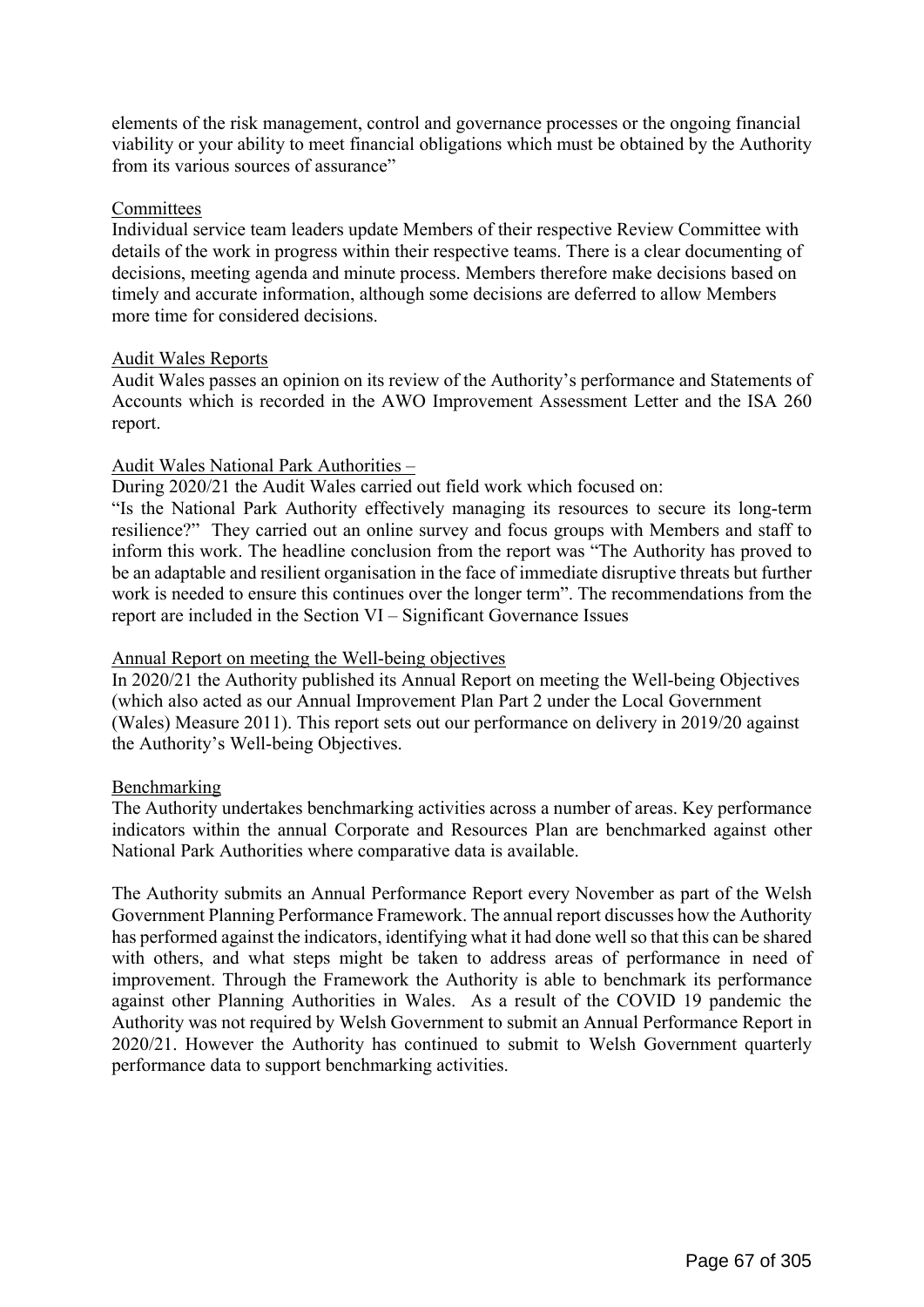# **Principle 5 Developing the capacity and capability of Members and officers to be effective.**

The Authority continuously looks to develop the capacity and capability of Members and during the year has undertaken the following:

#### Member induction

No new Members were appointed to the Authority in the last year, therefore no induction training took place. However, a training workshop on the Members' Code of Conduct, together with an overview of delegations to officers, was held.

#### Member Support and Development Committee

The Member Support and Development Committee meets on a quarterly basis and, over the last year, has reviewed the Personal Development Review framework for Members, encouraged Members to undertake their PDR, and has developed a training plan as a result of the process.

#### Wales Advanced Charter for Member Support and Development

The Authority currently holds Charter status, and is working towards applying for Advanced Charter status of the Welsh Local Government Association's Wales Charter for Member Support & Development. Subject to approval at the Authority meeting in March, a submission to that effect will be made.

#### Staff Development

Learning and Development needs are identified through the annual performance review cycle and this is then rolled up into a wider organisation Development Plan. The Authority will be drafting an annual Learning and Development Plan from 2021.

All new staff are 'inducted' on an individual basis when they start, and the Authority is currently reviewing its practices to deliver this on-line and in tandem with the other National parks. Mandatory and job related trained is scheduled and refresher training undertaken periodically.

Professional Development Programmes are utilised through Pembrokeshire County Council and Academy Wales and supplanted by e-learning.

## Employee Opinion Survey

A Staff Survey was rolled out and rolled back in 2020. Results from the survey will be used to formulate a plan of action which will be incorporated into the HR strategy and Plan. This will be the Authority's main tool in gauging staff satisfaction and helping to drive capacity and capability of Officers.

## Health and Safety

Health and Safety is delivered through a dedicated Health and Safety Committee, which includes representatives from across the organisation. The minutes of these meetings are presented to Members and progress is tracked monthly.

Work is being undertaken to schedule a review of all HR and Health & Safety Policies, Procedures and Risk Assessments. Funding has been allocated to deliver some staff training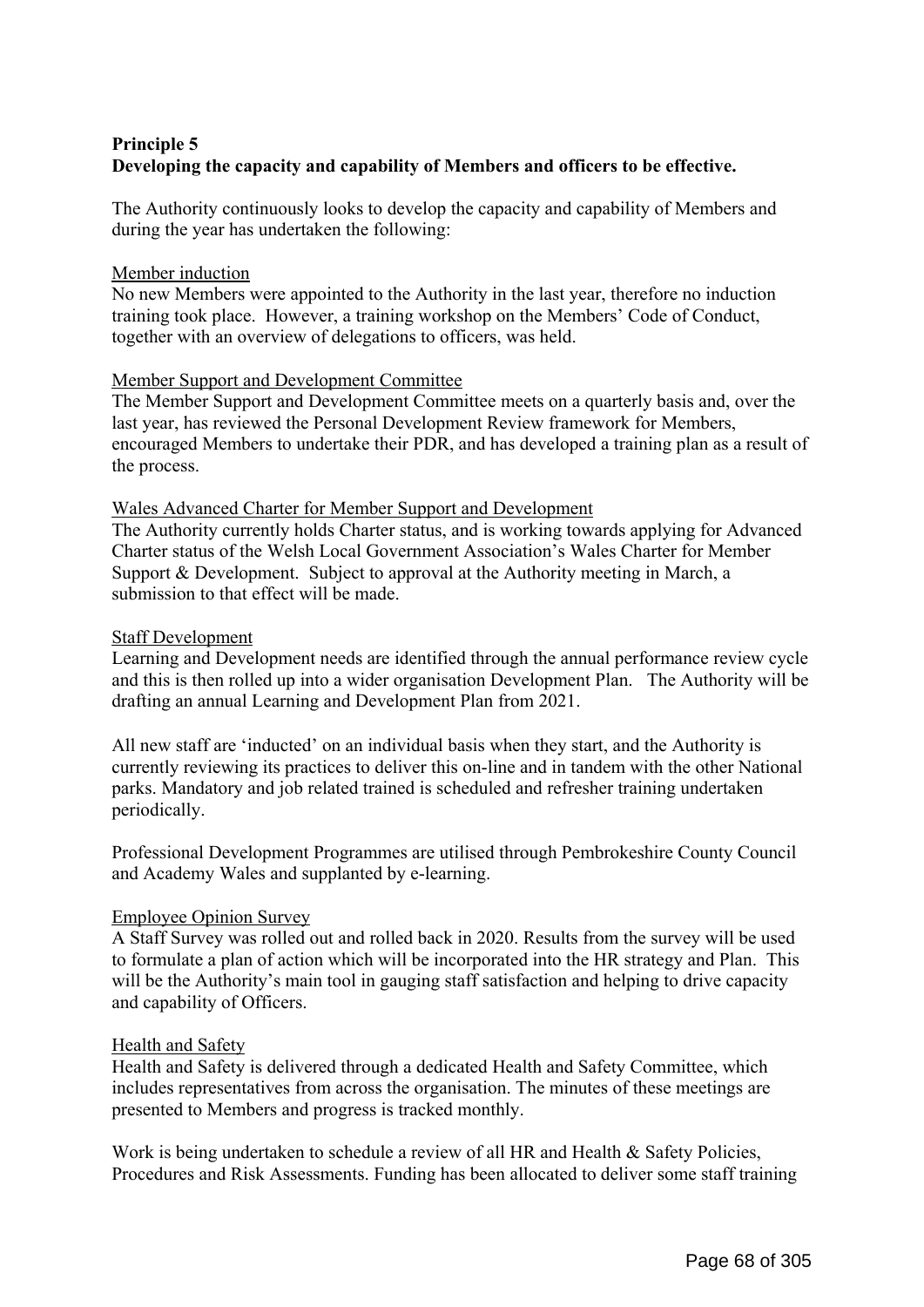on-line, where this is possible, to ensure evidence and compliance. Progress has also been taken to progress accreditation towards the Welsh Government's Corporate Health Standard.

## COVID Pandemic

Due to a need for the Authority to be able to respond effectively to changing circumstances as a result of the COVID 19 pandemic while also responding to longer term outcomes, the Corporate and Resources Plan 2020/21 was realigned and split into two. The first section was based on short and mid-term priorities focused on the Authority's COVID-19 response and recovery planning. Long term priorities and actions originally planned for 2020/21 that remained relevant were kept in the second section of the plan to support ongoing delivery of the Authority's Well-being Objectives.

## **Principle 6 Engaging with local people and other stakeholders to ensure robust public accountability.**

During the past year the Authority has sought to engage with local people and stakeholders through a range of consultations. Following last year's survey of community councils training sessions on planning have been provided to all who requested it.

The Authority proposes to continue to undertake consultation with residents, visitors, organisations and other stakeholders on a long term strategy on service delivery on the reducing funding anticipated over the next few years.

## Strategic Plans

Following receipt of the Independent Inspectors report Local Development Plan 2 was adopted by Members in September 2020. Following this a work programme of consultation, review and adoption of supplementary planning guidance has commenced.

To support delivery of the National Park Management Plan the Authority has produced a range of action plans, including Responding to the Climate Change Emergency, Restoring Nature and Celebrating Heritage. Stakeholders have been consulted where appropriate as part of the development of these action plans.

## Partnership working arrangements

The Authority works with a number of external bodies helping to improve value for money and in communicating with various other interest groups to deliver a number of common projects, e.g.:

- Carmarthenshire County Council; SLA's Payroll / Pension, Minerals
- South Wales Local Authority Purchasing Group
- Brecon Beacons & Snowdonia National Parks Authorities, brokerage Insurance; there has been significant engagement with Town and Community Councils on the changes in planning guidance and on Budget priorities for the Authority.
- Public Services Board
- National Park Partnership on corporate social responsibility options and other sponsorship funding
- The UK National Parks and National Parks Wales.
- Pembrokeshire Coast National Park Charitable Trust
- Joint Planning Ecologist with Pembrokeshire County Council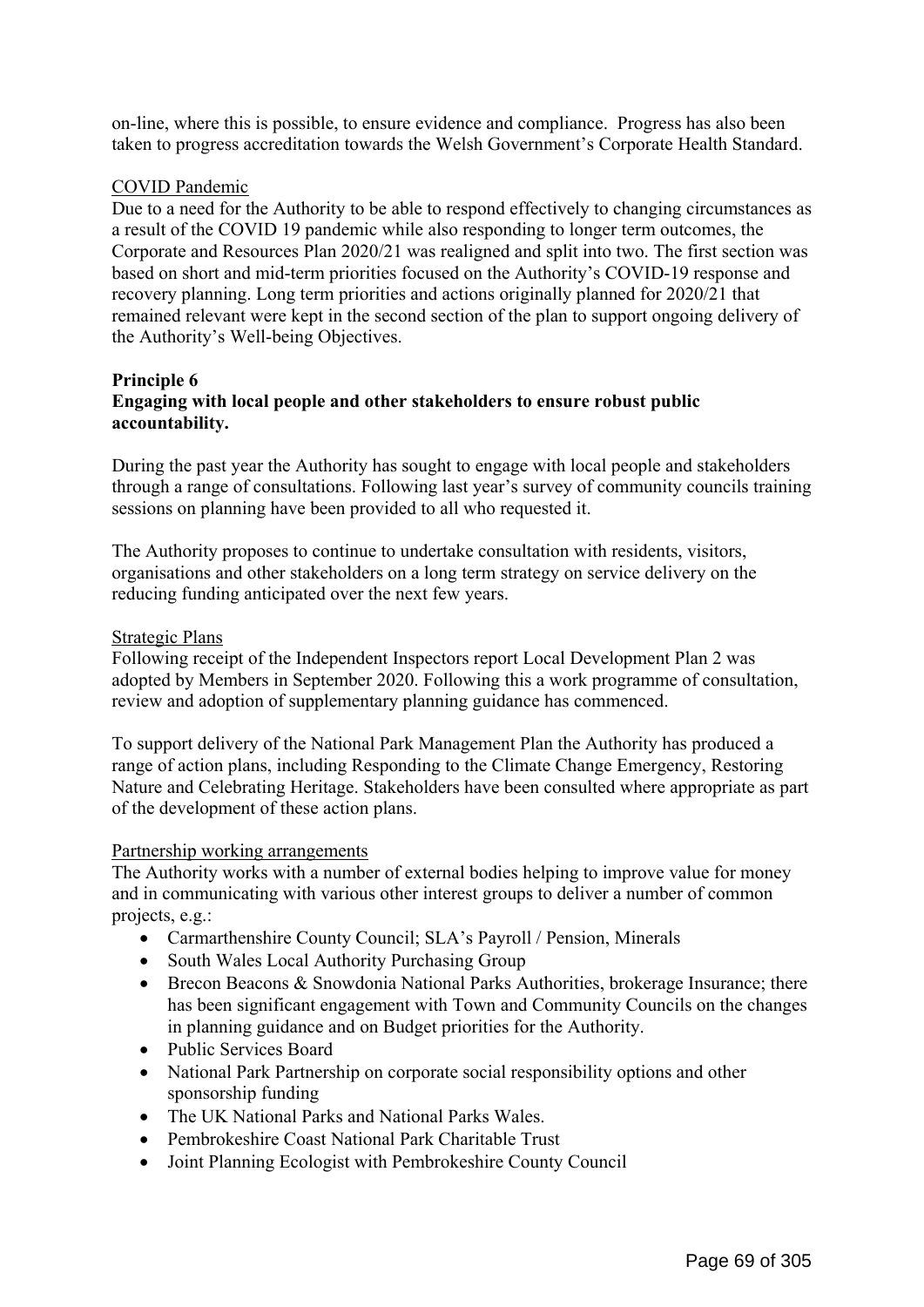# Engagement with Young People

During 2018/19 the Authority focused on how it could improve engagement with young people in relation to governance and influencing the work of the Authority. The Authority's Youth Rangers attended the November 2018 NPA meeting and presented the Euro Park Youth Manifesto to Members. A subsequent meeting was arranged between Members and the Youth Rangers to further develop work in this area. PCNPA Youth Committee organised a residential weekend held 13th-15th March 2020 at the Pentre Ifan Centre near Newport. Over the weekend the Youth Committee got to know each other, developed its understanding of what the National Park is and the work of the National Park Authority, considered its priorities, how it will work and how it will link with the Members of the National Park Authority.

The Youth Committee, continued to meet in 2020/21, with Member representation.

# Embedding Engagement across the Authority

The Authority has endorsed Participation Cymru's 10 National Principles for Public Engagement in Wales. An engagement plan is in place to help focus and drive action in this area with three priority areas and three longer term areas. An engagement action plan group monitors implementation of the action plan.

The three priority areas within the engagement action plan are

- Engaging with people through National Park Management Plan implementation Development of mechanisms for young people to influence the work of the Authority
- Engaging Volunteers and Service Users

During 2020/21 the group also completed the self assessment on involvement included in a previous Audit Wales report.

During 2019/20 the Authority established a Volunteer Forum, providing an opportunity for volunteers to learn more about the Authority and influence its priorities, policies and volunteer offer. The forum draws on volunteer representatives from across the volunteer offer, including representatives from Pathways, Volunteer Wardens, Youth Rangers and Youth Rangers and Activity Leaders. The Volunteer Forum continued to meet virtually in 2020/21.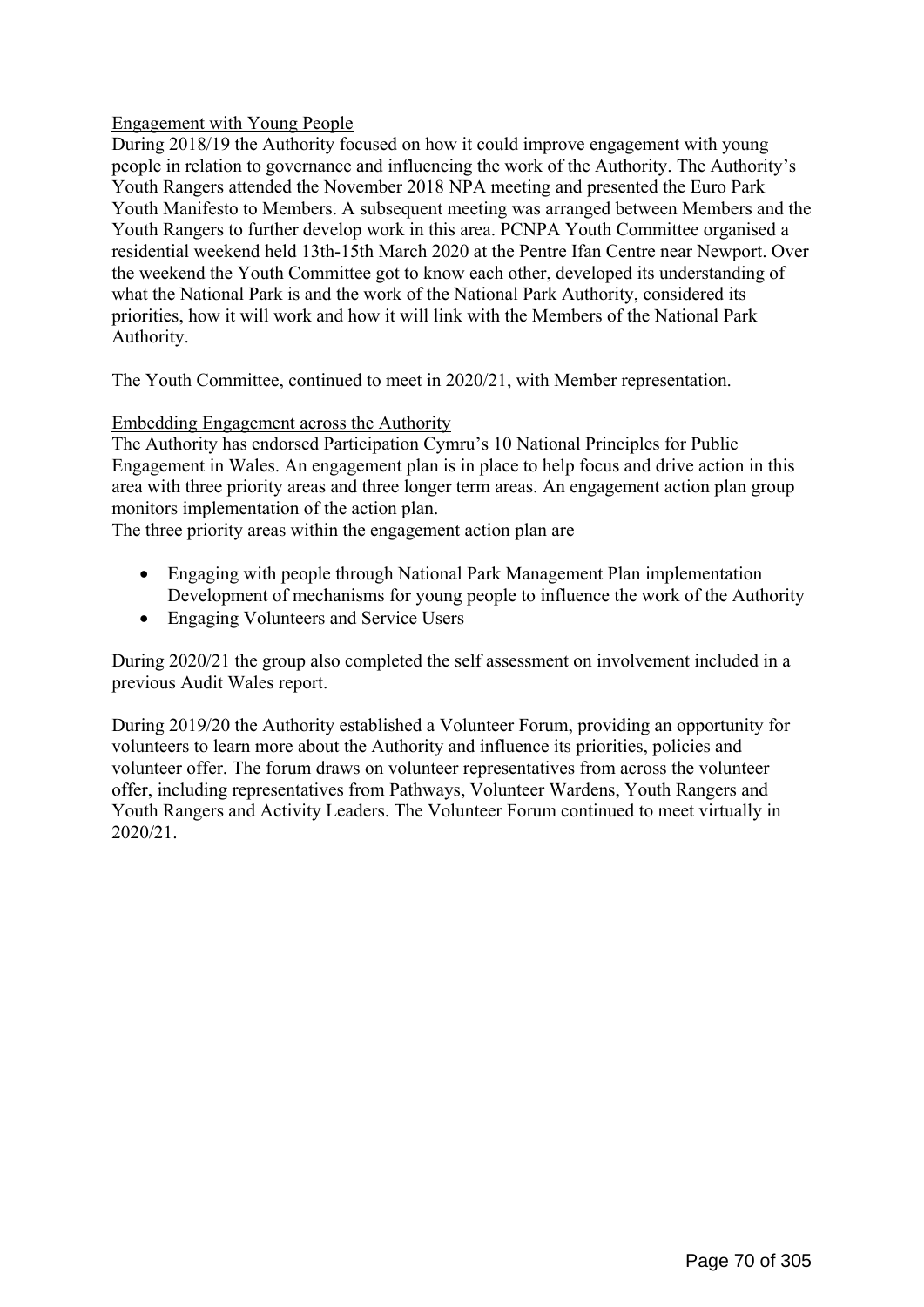# **VI. Significant Governance Issues**

The following table highlights governance issues identified during the year which the Authority targets to resolve within the next financial year.

| <b>Governance Issues Identified</b>                                                                                                   | <b>Action to be taken</b>                                                                                                                                                                                                                                           |  |  |
|---------------------------------------------------------------------------------------------------------------------------------------|---------------------------------------------------------------------------------------------------------------------------------------------------------------------------------------------------------------------------------------------------------------------|--|--|
| Take action to ensure that the Authority and                                                                                          | Review how we can ensure internal                                                                                                                                                                                                                                   |  |  |
| the National Park is able to recover from the                                                                                         | organisational efficiency and how we can                                                                                                                                                                                                                            |  |  |
| impact of the COVID pandemic                                                                                                          | support recovery in the wider community                                                                                                                                                                                                                             |  |  |
| Prepare for future financial challenges                                                                                               | Revise plan                                                                                                                                                                                                                                                         |  |  |
| through reviewing the mid-term financial                                                                                              |                                                                                                                                                                                                                                                                     |  |  |
| plan                                                                                                                                  |                                                                                                                                                                                                                                                                     |  |  |
| Undertake a review of Corporate Priorities<br>and develop a new strategy.                                                             | Develop a new strategy and undertake work<br>to ensure that the Authority is able to deliver                                                                                                                                                                        |  |  |
|                                                                                                                                       | that new strategy                                                                                                                                                                                                                                                   |  |  |
| Undertake a review of procurement to take                                                                                             | Work with the other 2 Welsh National Park                                                                                                                                                                                                                           |  |  |
| account of changes as a result of Brexit and                                                                                          | Authorities to review procurement.                                                                                                                                                                                                                                  |  |  |
| the need to decarbonise the organisation.                                                                                             |                                                                                                                                                                                                                                                                     |  |  |
| Develop an effective Business Continuity<br>arrangements it should:                                                                   | review the impact of its Business<br>$\bullet$<br>Continuity Plans during the response to<br>COVID-19 with staff to ensure they are<br>up to date and have the right actions and<br>measures to help counter likely threats in<br>responding to future emergencies; |  |  |
|                                                                                                                                       | ensure staff are aware of updated<br>$\bullet$<br>Business Continuity arrangements and<br>understand the procedure for their use;<br>and                                                                                                                            |  |  |
|                                                                                                                                       | members should provide the Authority<br>$\bullet$<br>with assurance that ICT Business<br>Continuity arrangements are sufficient to<br>enable officers and Members to deliver<br>their responsibilities effectively and<br>efficiently.                              |  |  |
| Improve workforce resilience the Authority                                                                                            | consider the impact of the COVID-19<br>response and the switch to full remote<br>working on staff wellbeing and identify<br>how it can best support staff; and<br>ensure Health and Safety policies and<br>procedures are updated to take account                   |  |  |
| Review the switch to online meetings and<br>delegated decision making and identify<br>opportunities to learn from its response to the | of new working arrangements.<br>Undertake Review and develop appropriate<br>policies to support this work                                                                                                                                                           |  |  |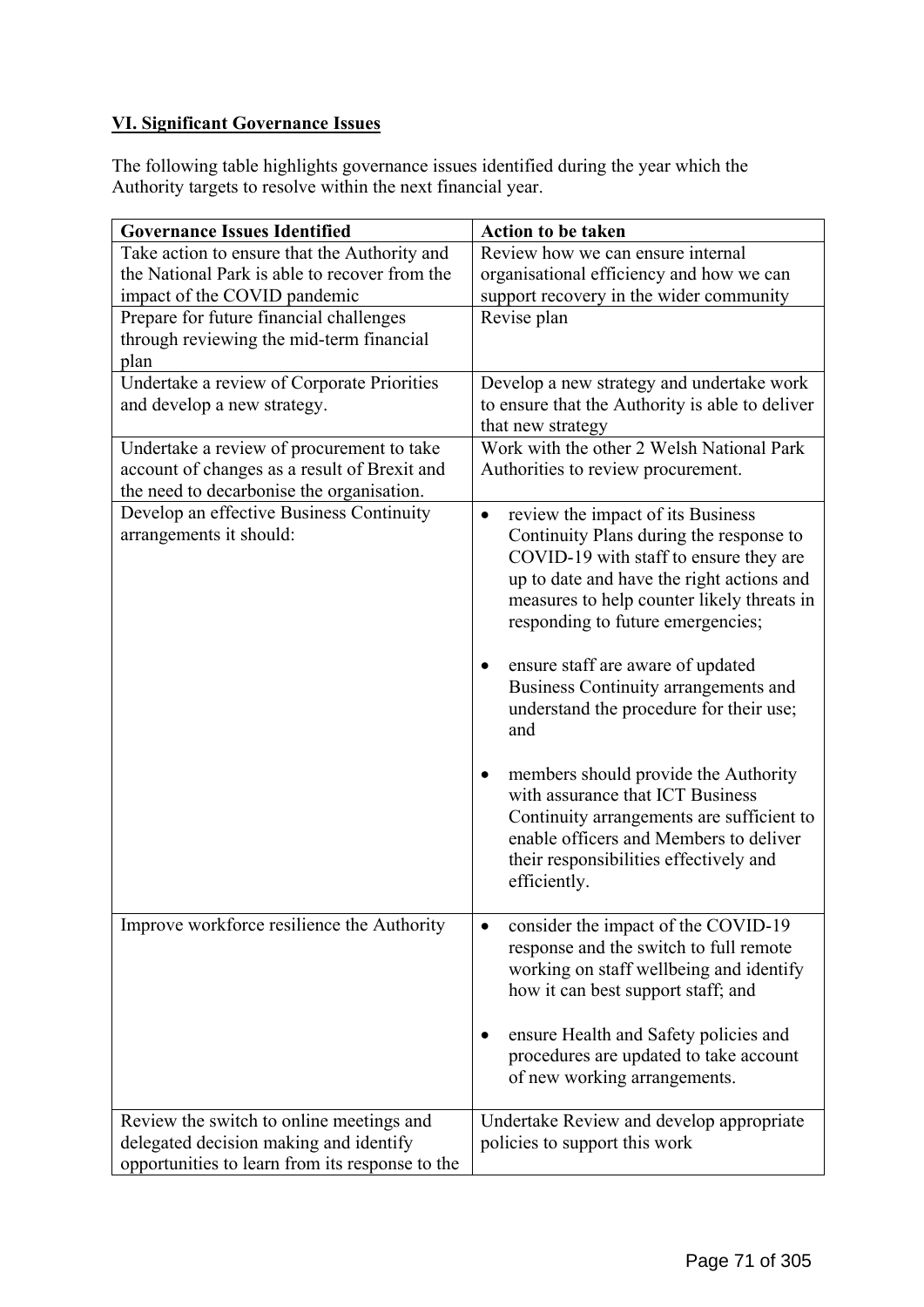| pandemic and strengthen governance<br>arrangements.                                                                                              |                                                                                |
|--------------------------------------------------------------------------------------------------------------------------------------------------|--------------------------------------------------------------------------------|
| Work in partnership with organisations across<br>Pembrokeshire to support the development of<br>a new Well-being Assessment for<br>Pembrokeshire | Engage with organisation as part of the<br>Pembrokeshire Public Services Board |